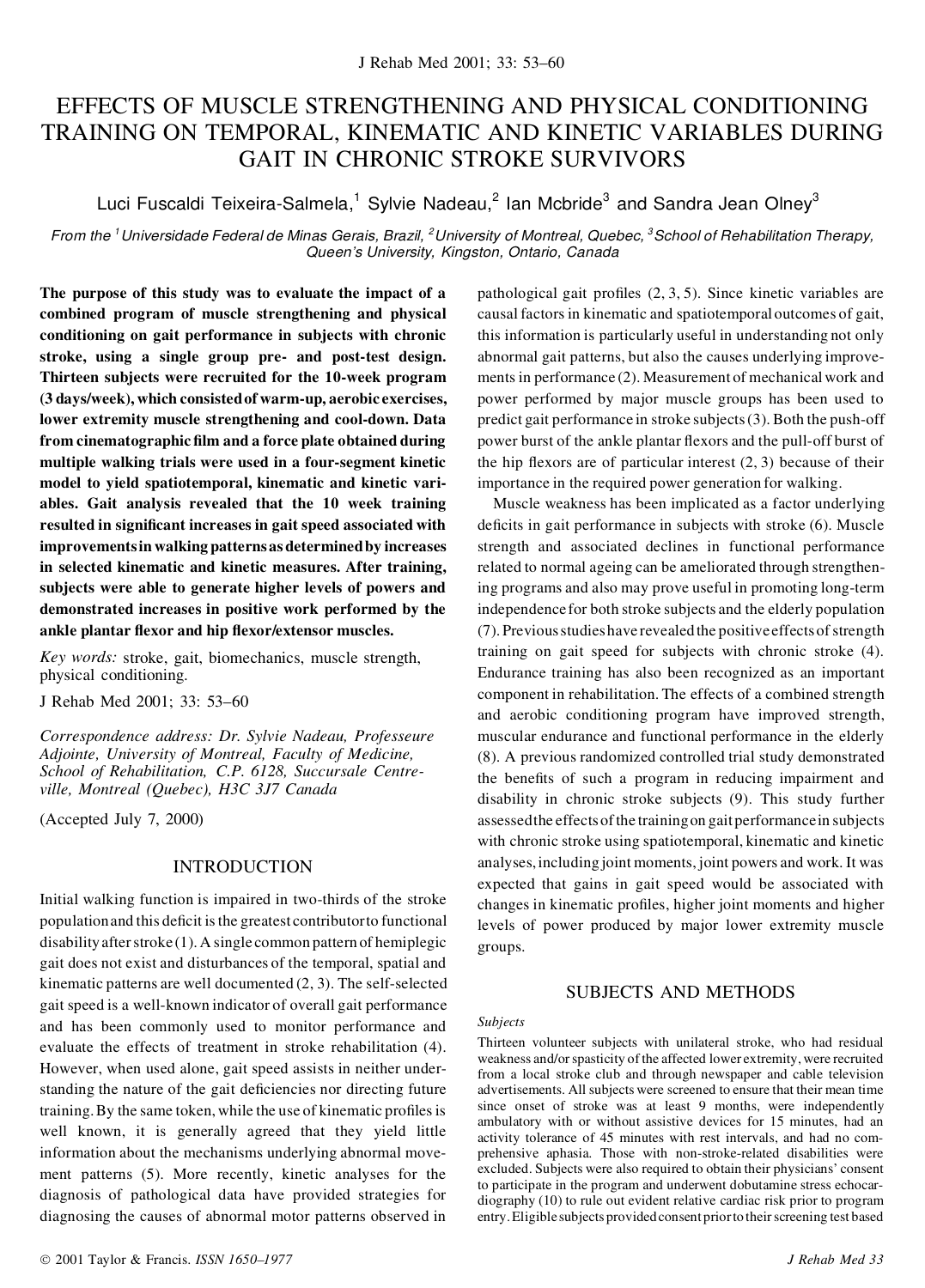on ethical approval that was previously obtained from the local research review board.Twenty age-matched healthy subjectswere also recruited to provide reference values.

#### *Design*

A single group pre- and post-test group design was employed. Subjects participated in the 10-week training program immediately after the baseline tests, after which they were retested.

#### *Procedure*

Demographic data were collected on all subjects to document age, time since onset of stroke and side affected, as well as use of orthoses, walking aids and medication. Outcome measures regarding gait performance (spatiotemporal, kinematic and kinetic variables) were obtained through gait analysis at baseline and immediately after training.

#### *Gait assessment*

The Peak Motus 2D motion analysis system (Peak Performance Technologies, Englewood, CO, U.S.A.) with an AMTI force platform (Advanced Medical Technologies, Newton, MA, U.S.A.) were used to obtain kinematic and kinetic information. Data collection consisted of videotaping subjects walking in their own low-heeled shoes along an 8 m walkway containing an embedded force platform of standardized size. Three walking trials for each side were recorded at comfortable speed for a total of six trials. The subjects were also allowed to hold a straight cane or to touch an attendant's hand if extra guidance was required. The healthy subjects walked at a normal, slow and very slow speeds for three trials at each speed.

Prior to data collection, reflective markers were placed on the following camera-side landmarks for joint positional information: lateral aspect of the neck at the level of  $C_7$ , greater trochanter, lateral epicondyle of the femur, ankle joint center and head of the fifth metatarsal. Two background markers attached to the middle of the walkway provided a level ground reference. Videotaping of each subject was conducted using a super VHS videocamera (Hitachi VM-6100A SVHS, Japan) set at a shutter speed of 1/1000 with a picture rate of 60 fields/second and located 480 cm from the walkway which operated perpendicular to the plane of movement.

A video synchronization unit was used to synchronize the video image and force-plate data. Force platform data, which operated in a voltage range of  $\pm 10$  V, were sampled at a rate of 1200 Hz and then converted to digital form using the Peak Performance Technologies A/D board with a range of  $\pm$ 4096 units and stored on a desk computer. A light was recorded on the videotape to synchronize the digitizing software of the force-plate data. When combined with video data, information from the force plate permitted calculation of the vertical and fore–aft shear ground reaction forces and the center of pressure of the force vector. Video images were digitized using the Peak Motus software. At least 10 additional fields before the initial foot contact and after the final foot contact were digitized to provide data for the filtering process. The following events were identified: initial foot contact, opposite toe-off, opposite foot contact, toeoff and final foot contact. The coordinate data were digitally filtered using a second-order Butterworth filter with the cut-off frequency set at 5 Hz associated with the optimal method outlined by Jackson (11), whereas the force-plate data were also filtered with the cut-off frequency of 10 Hz.

A standard four-segment link segment model was used in an inverse dynamic analysis with anthropometric values recommended by Winter (12).The kinematic variablesincluded relative angles of the hip, knee and ankle. The kinetic data contained the net moments, powers and work around each joints.Net jointpowers(P)were calculated for each instant in time as the product of net moment across the joint (M) and the relative angular velocity between the adjacent limb segments  $(\omega)$ . The integrals of positive and negative portions of net joint power curves yielded positive and negative work performed across each joint. All kinetic data were normalized to body mass and all data across each stride were normalized to 10 points corresponding to each 1% of the gait cycle to facilitate ensemble averaging. Kinematic and kinetic profiles before and after training were compared and plotted against the normal elderly profiles walking at similar speeds.

#### *Training program*

The training program consisted of supervised exercise sessions by an exercise physiologist and a physiotherapist conducted on three mornings/ week for 10 weeks. Each session lasted between 60 and 90 minutes and all sessions were accompanied by appropriate music relevant for the participants' age. All missed sessions were made up at a later date unless continuation was not possible for medical or personal reasons. Heart rates (Polar Vantage XL heart rate monitor, Polar CIC, Port Washington, NY, U.S.A.), blood pressure and rating of perceived exertion were continuously monitored and recorded at rest, immediately after each aerobic exercise mode and post-exercise. The subjects were given a list of exercises that they could perform at home and were encouraged to do so at least three times/week. Each supervised training session included:(i) a 5– 10 minute warm-up consisting of calisthenics, mild stretching and range of motion exercises; (ii) aerobic exercises, consisting of graded walking, plusstepping or cycling each at a target heart rate of 70% of the maximal heart rate attained from the exercise test; (iii) strength training; and (iv) a cool-down period, consisting of 5–10 minutes of muscular relaxation and stretching exercises. Emphasis was on stretching the trunk and lower extremity muscles. Attendance was monitored to ensure completion of all 30 sessions.

Aerobic conditioningwassimilarto methods previouslyrecommended for healthy elderly adults, with appropriate modifications. During the first 5weeks ofthe program,walkingintensitywasincreased from50%to 70% of aerobic working capacity to elicit the target heart rate and rating of perceived exertion monitored by Borg's 10-point psychometric scale (13). The walking duration was increased from 10 to 20 minutes/session, as were the duration and intensity for the stepping and cycling activities. Exercise intensity and duration were kept constant, at 70% and 20 minutes, respectively, during the second 5 weeks of the program, while 1– 2 minute rest intervals were allowed when necessary. The strength training protocol used was an adaptation of standardized rehabilitation principles of progressive-resistance training, using isometric, concentric and eccentric muscle contractionswith elderly subjects(14).The strength exercises were performed for about 30 minutes for hip flexors, extensors and abductors, knee flexors and extensors, and ankle dorsiflexors and plantar flexors. Apart from using body weight, sandbag weights and Therabands (Therabands, Hygienic Corporation, Akron, OH, U.S.A.) of eight different resistances, no special resistance equipment was employed. Programs were personally devised for each subject and 50% of the maximum weight that a subject could lift on a single occasion was used to set the load for the first week. Subjects were instructed to perform three sets of 10 repetitionsfor each exercise with a 1–2 minute rest period between sets. By the second week, or as subjects could tolerate, the load was increased to 80% of the single repetition maximum. This maximum repetition was reassessed every 2 weeks and the training stimulus was adjusted to keep the load at 80% of each subsequent maximum single repetition.

#### *Data analysis*

All statistical analyses were carried out using the software SPSS for Windows (Version 7.5, 1996, SPSS, Cary, NC, U.S.A.). Descriptive statistics and tests for normality (Shapiro–Wilk) were performed for all outcome variables. The training efficacy was assessed by paired Student's *t*-tests of outcome variables and determined by gains in gait speed. The gait data profiles at baseline and at post-training were compared (descriptively) with those of healthy elderly subjects walking at a similar speed  $(0.65 \pm 0.19 \text{ m/second})$  and examined for training program effects.

## RESULTS

Thirteen subjects(6 females, 7 males) completed all testing and training. Their age ranged from 54 to 80.2 years (mean  $\pm$  S.D.  $67.7 \pm 9.2$  years) and their strokes had occurred between 1.0 and 34.1 (7.7  $\pm$  9.4) years before testing. Seven had the left side of the body affected, whereas six had the right side. Five subjects used a standard or a quad cane for ambulation and five wore ankle-foot orthoses. All subjects were taking oral medication, primarily anticoagulants,  $\beta$ -blockers or antihypertensive drugs.

#### *Effects of training on gait parameters*

Gait speed at post-training averaged  $0.76 \pm 0.37$  m/second,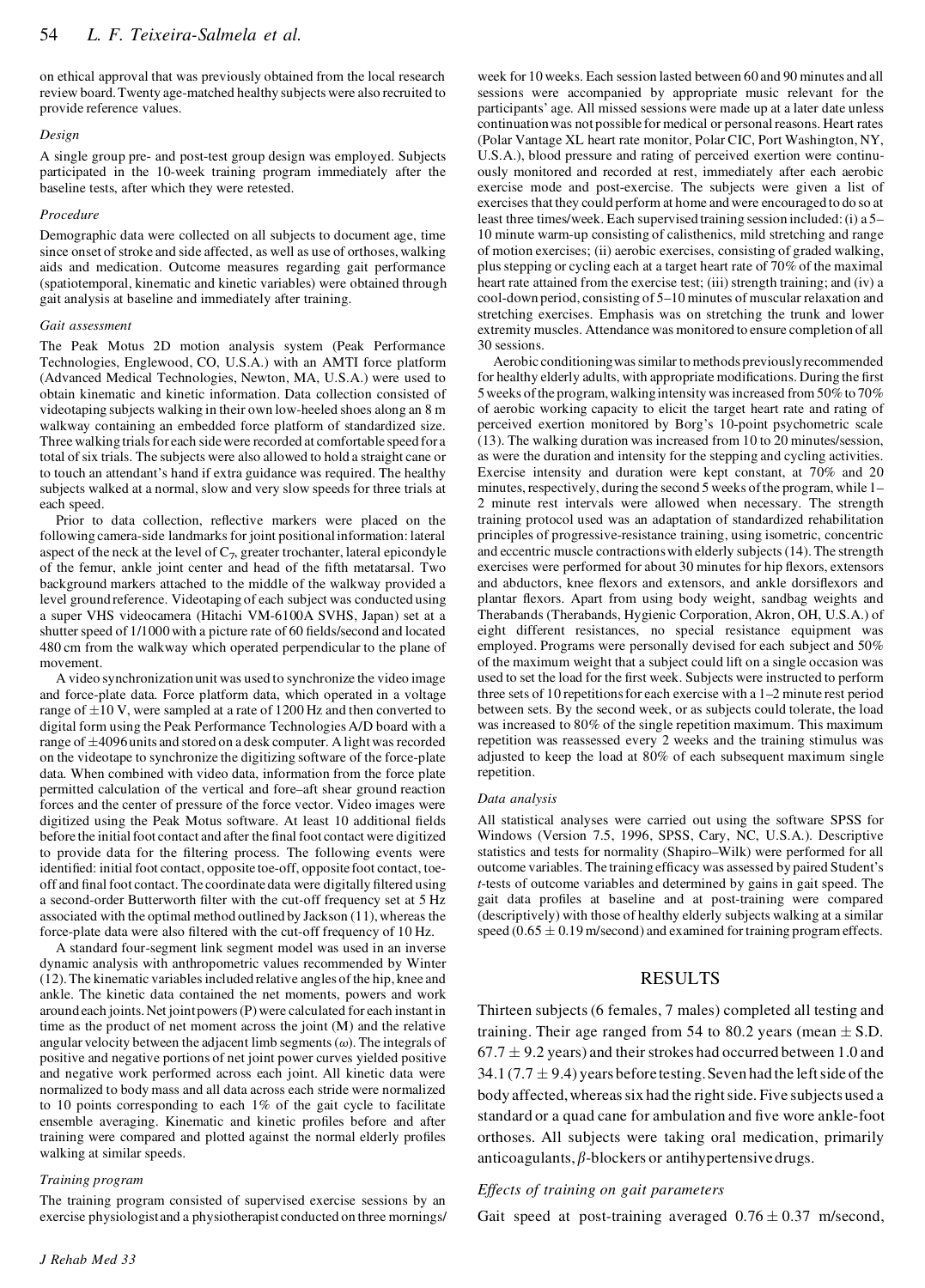|  | Table I. Temporal and kinematic variables at baseline and at post-training $(n = 13)$ |
|--|---------------------------------------------------------------------------------------|
|--|---------------------------------------------------------------------------------------|

| Variables                         | Unaffected side |                 | Affected side   |                 |
|-----------------------------------|-----------------|-----------------|-----------------|-----------------|
|                                   | <b>Baseline</b> | Post-training   | <b>Baseline</b> | Post-training   |
| Spatiotemporal                    |                 |                 |                 |                 |
| Cadence (steps/minute)*           | $84.2 \pm 22.0$ | $95.3 \pm 24.4$ | $84.3 \pm 22.9$ | $93.5 \pm 24.6$ |
| Stride length $(m)^*$             | $0.84 \pm 0.33$ | $0.93 \pm 0.30$ | $0.81 \pm 0.36$ | $0.93 \pm 0.30$ |
| Double support $(\%)$             | $34.8 \pm 14.0$ | $31.6 \pm 8.8$  | $33.8 + 12.4$   | $31.6 + 12.4$   |
| Stance $(\%)$                     | $71.0 \pm 8.6$  | $69.1 \pm 5.8$  | $64.6 \pm 7.6$  | $63.1 \pm 6.2$  |
| Symmetry ratio <sup>a</sup>       | $1.36 \pm 0.43$ | $1.22 \pm 0.20$ | $1.18 \pm 0.24$ | $1.20 \pm 0.22$ |
| Kinematics $(°)$                  |                 |                 |                 |                 |
| Max. plantar flexion <sup>b</sup> | $-0.8 \pm 6.9$  | $-5.8 \pm 6.5$  | $-4.9 \pm 8.3$  | $-5.7 \pm 8.6$  |
| Max. knee flexion <sup>b</sup>    | $58.0 \pm 10.6$ | $62.2 + 9.0$    | $39.8 \pm 12.5$ | $44.5 \pm 13.1$ |
| Max. hip extension <sup>b</sup>   | $-1.0 \pm 12.7$ | $-4.0 \pm 13.1$ | $2.9 \pm 12.8$  | $1.9 \pm 14.9$  |

Data are means  $\pm$  1 S.D.<br><sup>a</sup> Symmetry ratio = time taken for the swing phase of affected leg/unaffected leg.<br><sup>b</sup> Positive values indicate ankle dorsifiexion, knee flexion and hip flexion.

 $*_{p}$  < 0.001.

which was significantly faster than the speed observed at baseline  $(0.60 \pm 0.39 \text{ m/second})$ , an improvement of 37.2%. Associated with improved speed, increasesin cadence and stride length were observed, while stance time, double support time and symmetry ratio, defined as time taken for the swing phase affected/swing phase unaffected, remained unchanged (Table I). There was a trend towards an improvement in maximum plantar flexion angle during push-off and in knee flexion angle over the swing phase on both sides at post-training (Table I), as well as higher moment values and increases in power generation and positive work performed by the hip and ankle joints (Table II).

## *Effects of training on gait proles*

The joint-angle, joint-moment and joint-powerprofiles are shown in superimposed graphs in Figs.  $1-3$ , respectively. Each figure represents the means of the profiles for both unaffected and affected limbs at baseline and at post-training compared with those of elderly subjects performing at a similar speed  $(0.65 \pm 0.19 \text{ m/second})$ . In general, the profiles were similar in shape to those of the healthy subjects but the amplitudes were lower and the events tended to occur earlier on the affected side and later on the unaffected side.

## *Joint-angle profiles*

The hip profiles demonstrated a decrease in maximum hip extension during the late stance phase for both affected and unaffected sides at baseline (Fig. 1). On the affected side, this difference persisted at post-training.However, on the unaffected side, the post-training profiles showed an increase in hip extension during late stance and the timings of the curves were comparable to those of healthy elderly subjects. The knee profiles of the affected side at post-training revealed clear increases in knee flexion during swing phase, but the timing remained unchanged. For the unaffected side, the profiles at post-training indicated that both amplitude and timing reached similar values to those of the control group. At baseline, there was less than normal ankle plantar flexion at push-off and a shift towards late timing of events for both affected and unaffected sides. Posttraining profiles showed at push-off that the ankle moved into plantar flexion earlier and more steeply.

#### $Joint-moment$  *profiles*

On average, the profiles on the affected side showed an increase in the peak ankle plantar flexor moment, and in the hip extensor and hip flexor moments at post-training  $(Fig. 2)$ . The knee moment profile throughout the gait cycle showed, on average, a similar shape to the normal profile. The knee moment during early stance  $(0-10\%)$  and at 50-100% of the gait cycle (swing phase) was similar to normal values. However, between 10 and 50% of the gait cycle (stance phase), the moment profile did not show a normal extension pattern and reversed into flexion during the last part of the stance phase. At post-training, the profile followed the same pattern, showing further increases in the flexor moment. On the unaffected side, the joint-moment profiles remained unchanged,exceptforthe hip joint,which demonstratedan increase in the hip flexor moment.

#### *Joint-power profiles*

Lower than normal values of power bursts for all joints were seen for both the affected and unaffected sides at baseline, which were more pronounced at the ankle joint (Fig. 3). At baseline, hip power profiles of both affected and unaffected sides were similar to normal in shape and magnitude,with a minorshift in timing of the bursts. After training, there was a considerable increase in power generation by the hip extensors (H1) on the affected side and increasesin both H1 and H3 power-generationphases on the unaffected side. The knee power profiles for both affected and unaffected sides at baseline were also similar to those of healthy subjects, exceptfor an increase in power absorption at K3 and an earlier shift of events on the affected side. At post-training, the affected side profiles showed that the timing remained unchanged, but the amplitude reached normal values. However, on the unaffected side, the amplitudes of the power absorption phases (K3 and K4), which were already higher than normal at baseline, increased even more after training. The ankle power profiles of the affected side at baseline revealed both a decrease in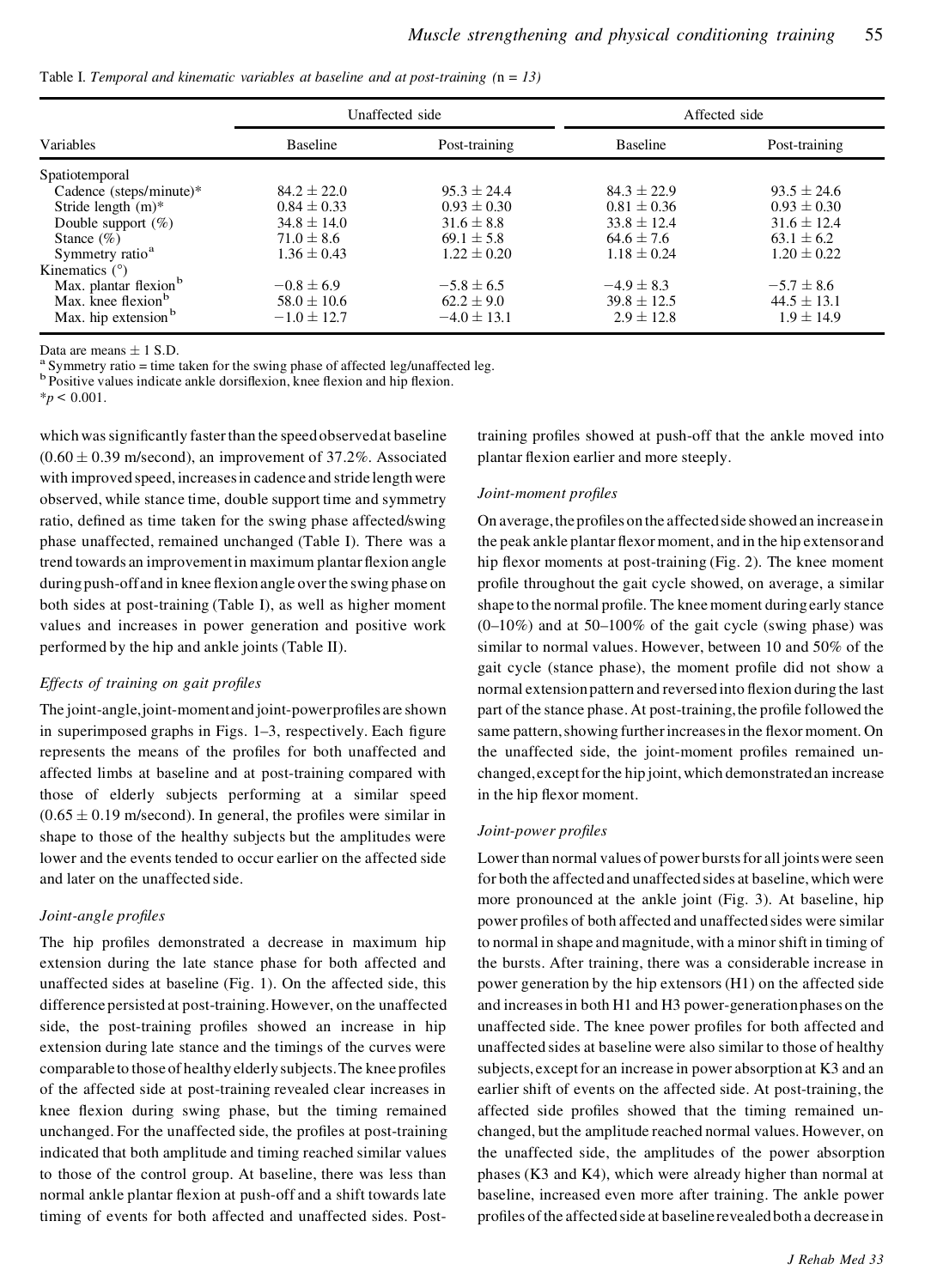|                            | Unaffected side  |                  | Affected side    |                  |
|----------------------------|------------------|------------------|------------------|------------------|
| Variables                  | <b>Baseline</b>  | Post-training    | <b>Baseline</b>  | Post-training    |
| Moments (Nm/kg)            |                  |                  |                  |                  |
| Max. ankle plantar flexion | $1.17 \pm 0.41$  | $1.22 \pm 0.48$  | $0.91 \pm 0.26$  | $1.17 \pm 0.32$  |
| Max. ankle dorsifiexion    | $-0.11 \pm 0.12$ | $-0.12 \pm 0.10$ | $-0.08 \pm 0.10$ | $-0.06 \pm 0.06$ |
| Max. knee extension        | $0.50 \pm 0.33$  | $0.48 \pm 0.23$  | $0.32 \pm 0.31$  | $0.31 \pm 0.26$  |
| Max. knee flexion          | $-0.20 \pm 0.11$ | $-0.23 \pm 0.12$ | $-0.25 \pm 0.21$ | $-0.37 \pm 0.32$ |
| Max. hip extension         | $0.60 \pm 0.17$  | $0.71 \pm 0.29$  | $0.59 \pm 0.23$  | $0.70 \pm 0.24$  |
| Max. hip flexion           | $-0.50 \pm 0.43$ | $-0.61 \pm 0.24$ | $-0.34 \pm 0.22$ | $-0.42 \pm 0.27$ |
| Powers $(W/kg)$            |                  |                  |                  |                  |
| Max. ankle plantar flexion | $2.28 \pm 2.06$  | $2.87 \pm 2.02$  | $0.97 + 0.63$    | $1.71 \pm 1.06$  |
| Max. knee extension        | $0.34 \pm 0.36$  | $0.39 \pm 0.29$  | $0.29 \pm 0.23$  | $0.42 \pm 0.33$  |
| Max. hip extension (H1)    | $0.57 \pm 0.35$  | $0.84 \pm 0.77$  | $0.48 \pm 0.41$  | $0.79 \pm 0.61$  |
| Max. hip flexion (H3)      | $0.63 \pm 0.45$  | $0.90 \pm 0.47$  | $0.42 \pm 0.31$  | $0.51 \pm 0.33$  |
| Work $(J/kg)$              |                  |                  |                  |                  |
| Positive ankle             | $0.22 \pm 0.18$  | $0.28 \pm 0.19$  | $0.11 \pm 0.05$  | $0.17 \pm 0.09$  |
| Negative ankle             | $0.16 \pm 0.08$  | $0.17 \pm 0.09$  | $0.12 \pm 0.06$  | $0.16 \pm 0.07$  |
| Positive knee              | $0.06 \pm 0.06$  | $0.05 \pm 0.03$  | $0.05 \pm 0.03$  | $0.07 \pm 0.04$  |
| Negative knee              | $0.22 \pm 0.14$  | $0.30 \pm 0.13$  | $0.10 \pm 0.08$  | $0.14 \pm 0.09$  |
| Positive hip               | $0.27 \pm 0.13$  | $0.31 \pm 0.19$  | $0.17 \pm 0.10$  | $0.26 \pm 0.15$  |
| Negative hip               | $0.06 \pm 0.06$  | $0.10 \pm 0.09$  | $0.04 \pm 0.05$  | $0.04 \pm 0.05$  |

Data are means  $\pm$  1 S.D.

power generation  $(A2)$  and an earlier shift in the timing during the cycle. After training, the timing remained unchanged, but the amplitude of the power burst increased substantially, although it did not reach the values observed for healthy subjects. For the unaffected side, there were lower than normal values for power generation and a shift to later timing during the cycle at baseline. Post-training profiles indicated that both the amplitude and timing of the power burst reached normal values.

## DISCUSSION

The present findings indicate that the 10 week combined program of muscle strengthening and aerobic conditioning resulted in significant improvements in gait velocity, cadence and stride length, and suggested improvements in walking patterns as determined by changes in selected kinematic and kinetic measures. The gait of the stroke subjects is characterized by low values for speed, cadence and stride length, and high values for cycle duration and double support phase, which supports the results of previous studies (15–17). The percentage of the total double support at baseline showed a trend towards lower values at post-training.However, the proportionof the gait cycle occupied by the stance phase remained unchanged. Increases in speed occurring without changes in interlimb symmetry also support research involving sub-acute and chronic stroke patients (17). Wall & Turnbull (17) also failed to show changes in gait symmetry after a 6-month strengthtraining programwith chronic stroke subjects. Such a program would be expected to increase subjects' ability to transfer weight through the paretic limb and improve gait symmetry, but this hypothesis was not supported. However, it must be remembered that these subjects walked more slowly than healthy subjects and they may have been more concerned with walking quickly at the expense of gait symmetry. Furthermore, since the present subjects attained most of their

recoverypotential and establishedtheir abnormalgait pattern,the objectiveofimprovingsymmetrywoulddemand a change in their habitual gait pattern that would necessitate acquiring a new skill. Although gait symmetry is a main goal of physiotherapists working with stroke patients, there is no clear evidence that symmetry enhances performance. As found in the present study, symmetric patterns seem to be unrelated to the severity of hemiplegia (16) or to gait performance in chronic stroke subjects  $(16–18)$ .

The major changes in joint angular profiles observed at posttraining were represented by overall increases in ankle plantar flexion during late stance, bilateral knee flexion during swing and hip extension in late stance on the unaffected side. Increases in hip extension in late stance phase may be functionally important because these changes are associated with moving the trunk forward over the stance foot, thus providing the hip flexors with better mechanical advantage to generate power to pull-off the limb, resulting in a larger contralateralstep length and an increase in speed. The magnitude of hip extension in late stance has been previously reported to be positively related to walking speed (2). The angular excursion of the knee on the affected side showed two distinct variations from normal profiles. It was usually more flexed at initial contact and peak knee flexion during mid-swing phase was less than that of healthy subjects. These findings are consistentwith otherreports(3) and are likely to be attributableto reduced levels of power generation and/or quadriceps spasticity. At post-training, the only noticeable change was the peak knee flexion during mid-swing, which increased considerably but was less than that of healthy subjects. It is likely that improvements were associatedwith increasesin power generationby the hip and ankle muscles, resulting in increasesin gait speed and peak knee flexion during swing  $(3)$ . The ankle profiles for both sides demonstrated less peak plantar flexion during push-off than in healthy subjects and this deficiency improved after training.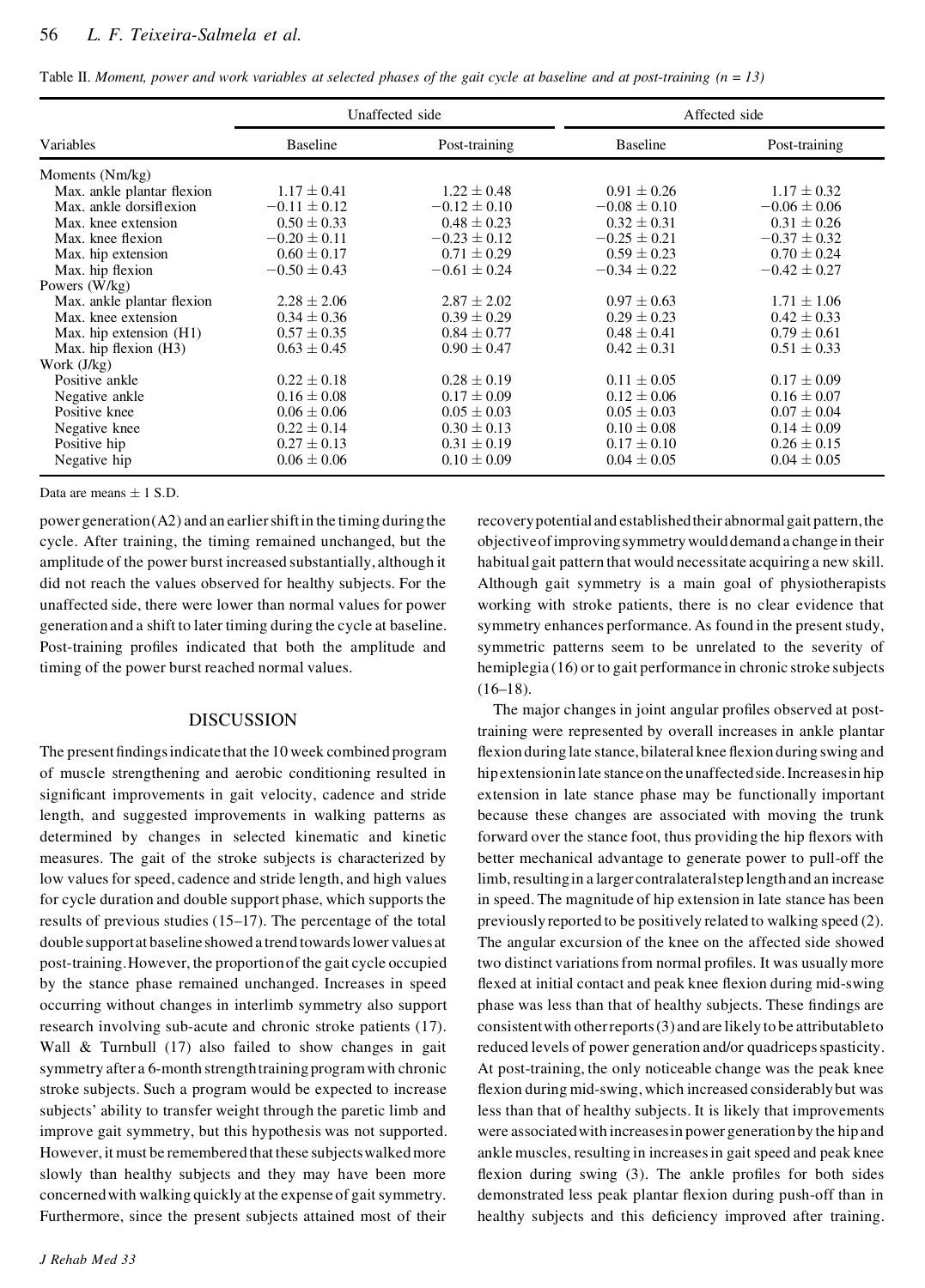

*Fig. 1.* Joint-angle profiles (°) *Fig. 1.* Joint-angle profiles ( $\degree$ ) of the hip, knee and ankle<br>joints of the stroke subjects at baseline (thin line) and at post-training (thick line) in comparison with healthy subjects walking at a similar joints of the stroke subjects at<br>baseline (thin line) and at baseline (thin line) and at post-training (thick line) in post-training (thick line) in comparison with healthy subjects walking at a similar mean speed (dotted line). Positive values indicate hip<br>flexion knee flexion and flexion, knee flexion and ankle dorsiflexion.

Profiles at post-training revealed increases in maximum ankle plantar flexion over the stance phase for both sides.

Reports of kinetic variables for stroke subjects which assess changes associated with therapeutic intervention are scarce. These findings are consistent with Winter  $(5)$ , who reported that increasesin hipmoments were associatedwith faster cadences.It has been reported that fast walkers demonstrate, on average, exaggerated flexor profiles at the hip during late stance  $(15)$ . These increases observed in late stance on both sides have been associated with changes in walking speed and high correlations between the affected peak hip flexormoment and the self-selected speed of walking (2). Significant correlations between walking speed and the unaffected peak hip extensor moment were also reported. Furthermore, the affected peak hip flexor moment accounted for 74% of the variance in walking speed. Since hip pull-off power is determined by the product of the hip flexor moment and the angular velocity of the hip joint, and such increases are a means of compensating for deficient ankle plantar flexor push-off power, it is reasonable to expect that a large flexor moment is simply a byproduct of this compensatory strategy.

The knee moment profiles during early stance and swing phases showed distinct differences between the affected and unaffected sides, and the latter were similar in both shape and timing to normal profiles and persisted after training. However, from mid- to late stance, the profile on the affected side showed a flexor moment, which increasedeven further at post-training. The results of Lehmann et al. (19) did not demonstrate a continuous flexor moment; however, the mean internal knee flexor moment was much larger in the stroke subjects than in healthy subjects walking at similar speeds. This high flexor moment was attributed either to the anterior orientation of the gravity line or to vertical forces related to the knee joint center (20), suggesting that increased hip flexion in mid-stance may have caused forward displacement of the center of gravity and its vertical force (19). The knee flexor moments may have been the result of kinematic abnormalitiessuch as knee hyperextensionpatterns of hamstring overactivity for large extensor moments at the hip to balance for forward lean, or of the anterior displacement of the center of gravity associated with the hip flexion bias throughout the gait cycle. At baseline, the affected ankle moment profiles followed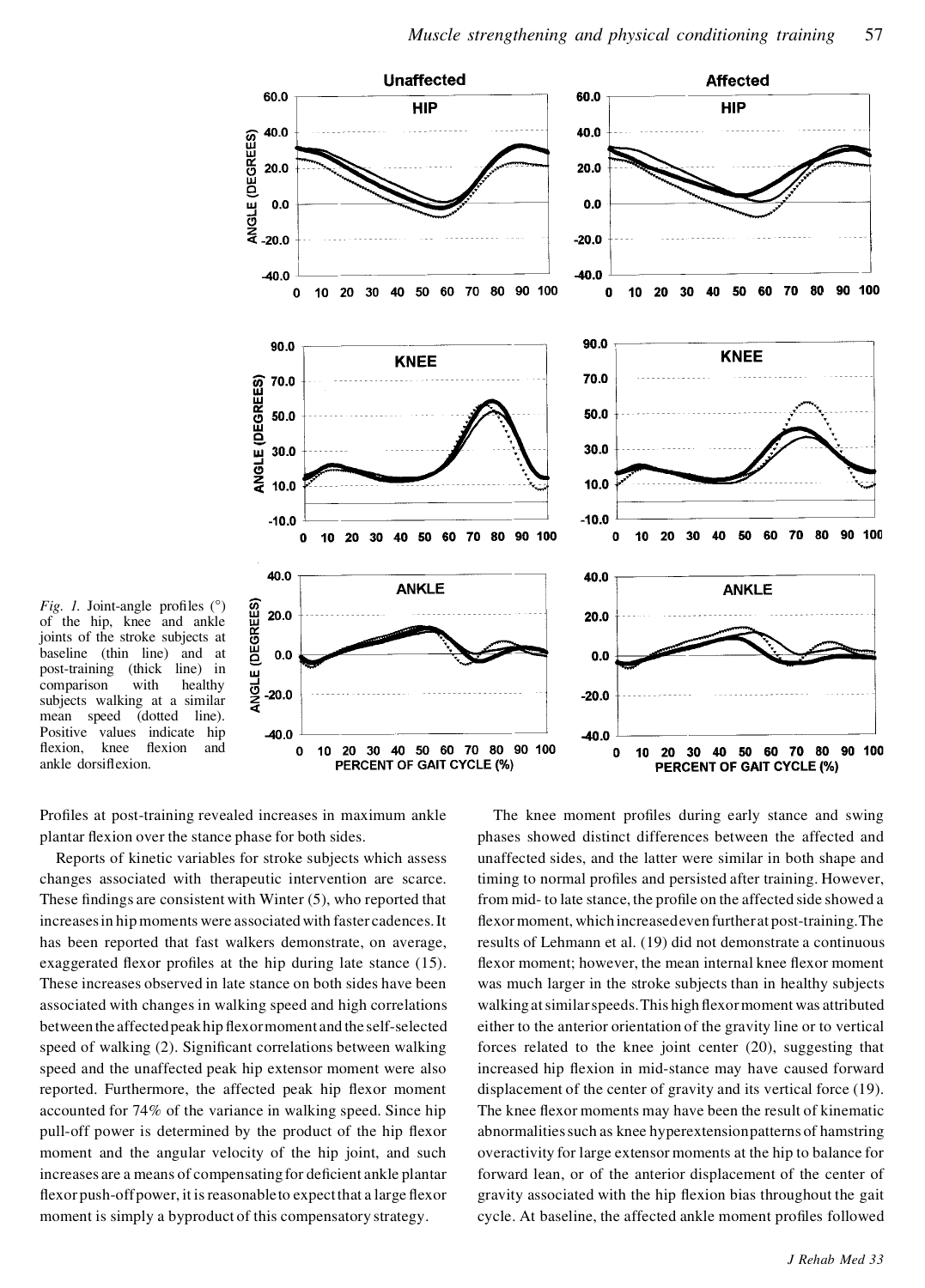

*Fig.* 2. Joint-moment profiles (Nm/kg) of the hip, knee and ankle joints of the stroke subjects at baseline (thin line) and at post-training (thick line) in comparison with healthy subjects walking at a similar mean speed (dotted line).

similar patterns to those of healthy subjects, but were smaller in magnitude. Increases in peak values indicated a more efficient push-off and thus increased speed and power generation (5). There was also an earlier shift in timing during the gait cycle, which tended to occur even earlier after training.

The most striking characteristics of the power profiles across all three joints of both the affected and unaffected sides were their similarities in shape compared with normal profiles  $(5)$ , with major discrepancies in decreases in amplitude, indicating deficits in power generation or absorption. In addition, power bursts tended to occur later on the unaffected and earlier on the affected side, which is consistent with overall temporal abnormalities.

The three major reported power generators of the lower limb for A2, H3 and H1  $(2, 5)$  have shown that there are important links between the performance of the muscle groups in the limb and between limbs (3, 5), which is consistent with the present findings. The major difference in the power profiles compared with those of Olney et al. (3) was related to the H1 powergeneration phase. Certain compensations,asindicated by abovenormal profile values, were evident at H1 for both affected and unaffectedsides.This adaptationby the hip extensorswas a direct result of the high hip extensionmoment and is a compensationfor the lack of ankle push-off power (5). In some cases, this increase in H1 may have been a postural adaptation, since some subjects demonstrated an increased forward lean, to help to increase the muscle length and enable the production of greater tension for forward propulsion.

Olney et al. (3) compared the peak power values for three groups of stroke subjects categorized as fast, medium and slow walkers. The power values on the affected side in the present study were lower than those reported earlier (8) and were paralleledwith lower walking speed.Interestingly,the maximum power values for the unaffected ankle, knee and hip joints found in the present study were higher than those of the reported values (3), which may be indicative of a greater compensation by the unaffected side of the present subjects.

Mean ankle, knee and hip maximum powers for the affected side over the stride at baseline were lower than those reported for chronic stroke subjects(3). Power generation at the knee joint of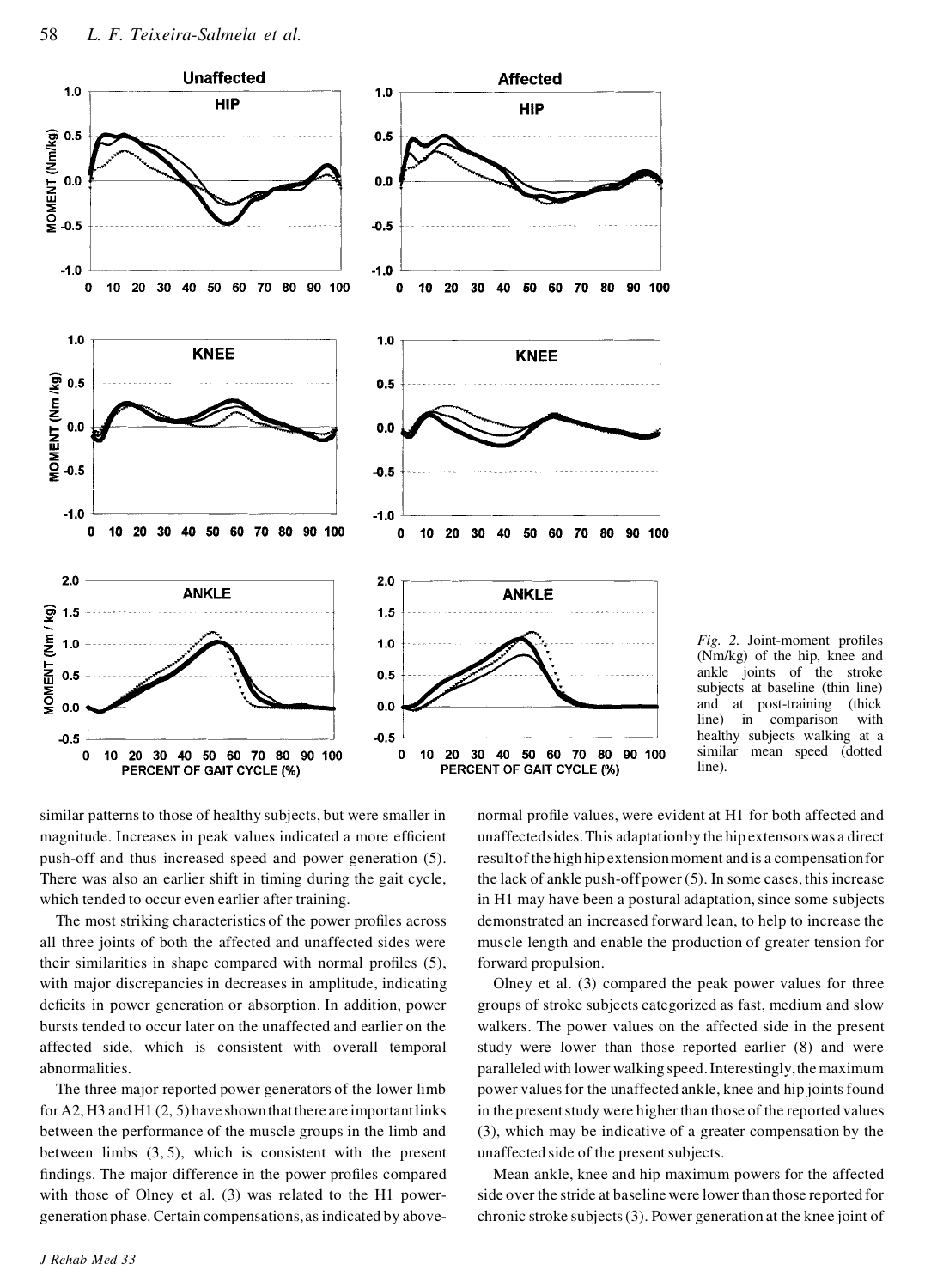

*Fig.* 3. Joint-power profiles (W/kg) of the hip, knee and ankle joints of the stroke subjects at baseline (thin line) and at post-training (thick line) in comparison with healthy subjects walking at a similar mean speed (dotted line).

both sides was minimal compared with that at the ankle and hip joints. On the affected side, K1 and K2 bursts were negligible, possibly owing to locking of the knee by the hip extensors. The knee muscle activity was mainly eccentric, indicating that the knee acted mainly by absorbing, rather than generating energy (3, 5). Interestingly, when comparing these power values with healthy subjects walking at a similar speed, the stroke subjects showed higher peak hip and lower peak ankle power values, indicatingthat power needswere met by using a larger proportion of hip and a smaller proportion of the ankle power than for the healthy subjects. It was evident that a trade-off between the hip and ankle joints existed, resulting in the use of differential compensatory strategies.

Present increases in the major bilateral hip power-generation phases were evident after training.Both the hip extensors during early stance and hip flexors at pull-off showed remarkable increases after training, with values reaching or surpassing those of healthy subjects. Although the affected side showed considerable increases in plantar flexor power, average peak values never reached healthy reference values and may reflect compensation for the affected side. Profiles at the knee reflected increases after

training only in K3 for the affected side and in K3 and K4 for the unaffected side. Although there were substantial gains in power generation by both H1 and H3 bilaterally, increases in H1 were more evident on the affected side, and in H3 on the unaffected side.It is likely that owing to functionalweaknesses,the affected hip flexors could not generate enough power to pull-off the limb and, thus, the hip extensorswere engaged to activate and initiate forward propulsion.

These increases in power generation by the major muscle groupswere indicative of improvement in gait performance after training. The extent to which the ankle plantar flexors contributed to positive work was consistent between baseline and posttraining measures and was somewhat lower than other findings  $(3)$ . At the hip, both H1 and H3 contributed significantly to the positive work. For the affected side, the most significant actions were performed by the hip extensors in early stance, whereas for the unaffectedside, the activity of both hip extensorsduring early stance and flexors at pull-off was dominant. This finding somewhat disagrees with others (3) who reported that the most important hip power-generationphase was performed by the hip flexors at pull-off. In the present study, H3 also played a